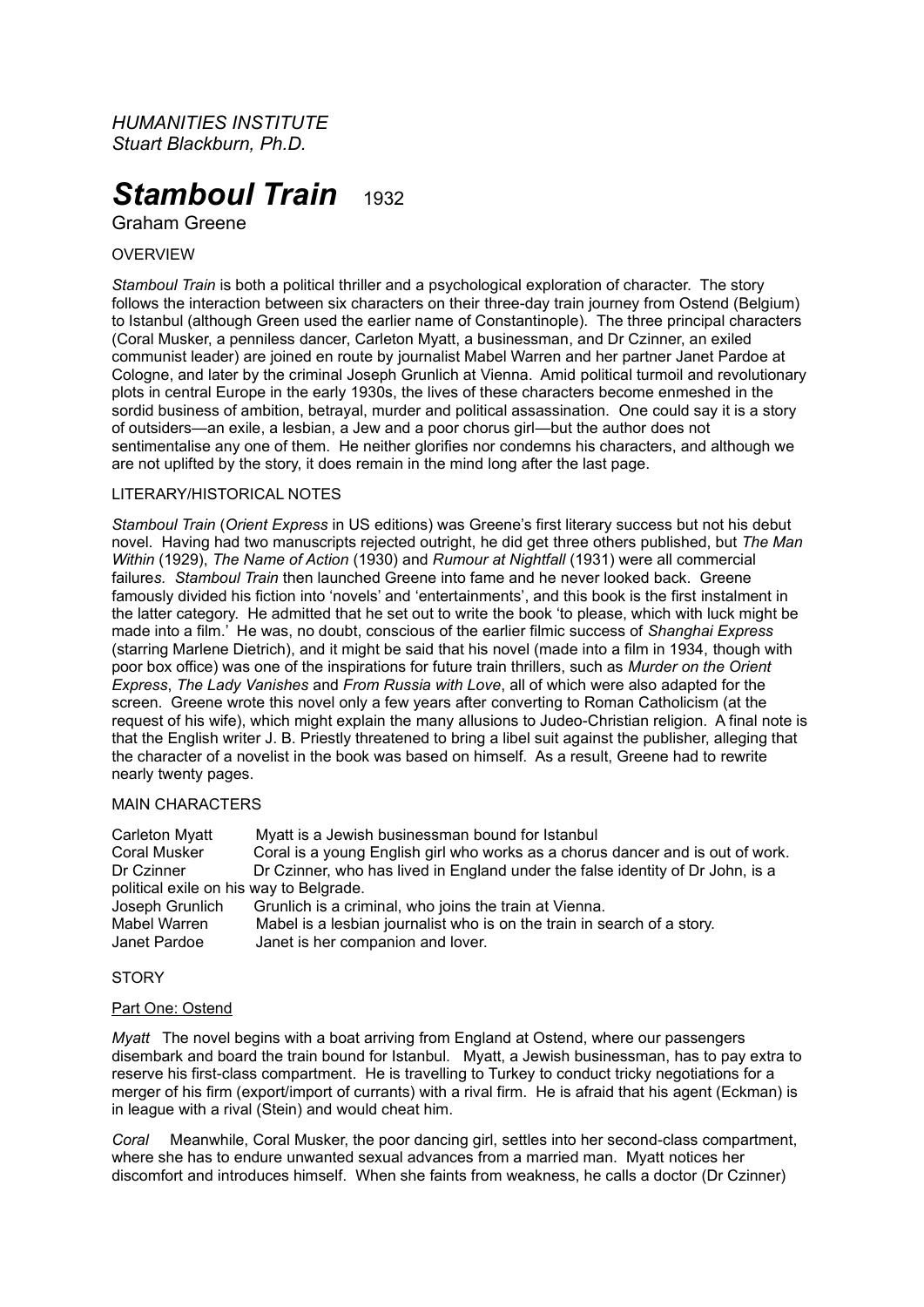and offers her his first-class sleeping compartment while he sleeps in the corridor.

# Part Two: Cologne

*Mabel* Mabel Warren and her lover Janet Pardoe board the train at Cologne. Mabel is a Londonbased journalist who thinks she has a sensational story when she notices Dr Czinner, an exiled Communist leader, boarding the train. She bribes a station employee to send a telegram about Czinner back to her office in London.

*Czinner* Then Mabel speaks to Czinner himself, who is travelling on an English passport as Richard John. We learn that Czinner fled Belgrade after he put himself at risk when he testified against a powerful general five years ago. Now, he is returning to Belgrade to instigate a revolution. *Coded map* He pretends he is not Czinner, but Mabel vows to herself that she will make him talk and get a 'big scoop.' She secretly searches his suitcase and discovers a coded map for Czinner's planned revolt. In order to present her cover as a journalist, though, she interviews an author, Mr Savory. Later, she confronts Czinner with the map, and he denies everything. He shows her a newspaper report of a failed uprising in Belgrade. In other words, he will arrive too late; he is a failure. Czinner says that he will leave the train at Vienna.

*Love and sex* Coral Musker assumes that Myatt has given her his compartment in exchange for sex, but Myatt assures her that this is not the case. In fact, we know that he finds Janet Pardoe far more attractive, but Coral and Myatt talk and establish a close emotional bond. Mabel begins to suspect that Janet doesn't really love her, notices that Myatt is interested in Janet and begins to show interest in Coral.

# Part Three: Vienna

*Grunlich* Enter the criminal Josef Grunlich, who accidentally kills a man in his failed attempt to burgle a safe in a railway station building with the help of his adulterous girlfriend. Desperate for funds, he steals Mabel's handbag when she puts it on the platform while making a telephone call. He is delighted to discover that the bag contains a train ticket, which allows him to board the train and leaves Mabel stranded in Vienna. At least, she has managed to phone in her sensational news story about Dr Czinner.

*Murderous intent* Czinner finds Grunlich rummaging around in his compartment, still looking for cash. Czinner gives him five pounds and dismisses him, but falls into a reverie about his failed revolution and seeks solace from Mr Opie, an English priest and cricket fanatic. Grunlich, meanwhile, admits to himself that he would not have hesitated to kill Czinner if the latter had called the train guard.

# Part Four: Subotica

*Plans* The train, with multiple story lines criss-crossing among its passengers, proceeds past Budapest toward the border town of Subotica. Coral and Myatt become closer and spend the night together in his first-class compartment. They plan to live together when the train reaches Istanbul. The Subotica stationmaster and his assistants are ordered, by long-distance telephone from Belgrade, to search the incoming train and arrest Czinner.

*Arrest and trial* When Czinner sees the Yugoslavian police enter the train at Subotica, he gives a letter to Coral and tells her to post it in Istanbul. Czinner is arrested along with Coral, who is discovered with the secret letter. Grunlich is also arrested for illegally possessing a gun. After martial law is declared, Czinner is tried in a kangaroo court at the station and sentenced to death. Grunlich is given a prison term, and Coral is order to leave the country.

*Escape* While these three are held in the station waiting room, Grunlich picks the lock and they flee. Czinner is shot and Coral takes him to a deserted barn. The train continues on its journey, but Myatt realises that Coral is missing. When the train breaks down, he hires a car and goes back to Subotica to find her. Grunlich and Mabel later manage to board the train.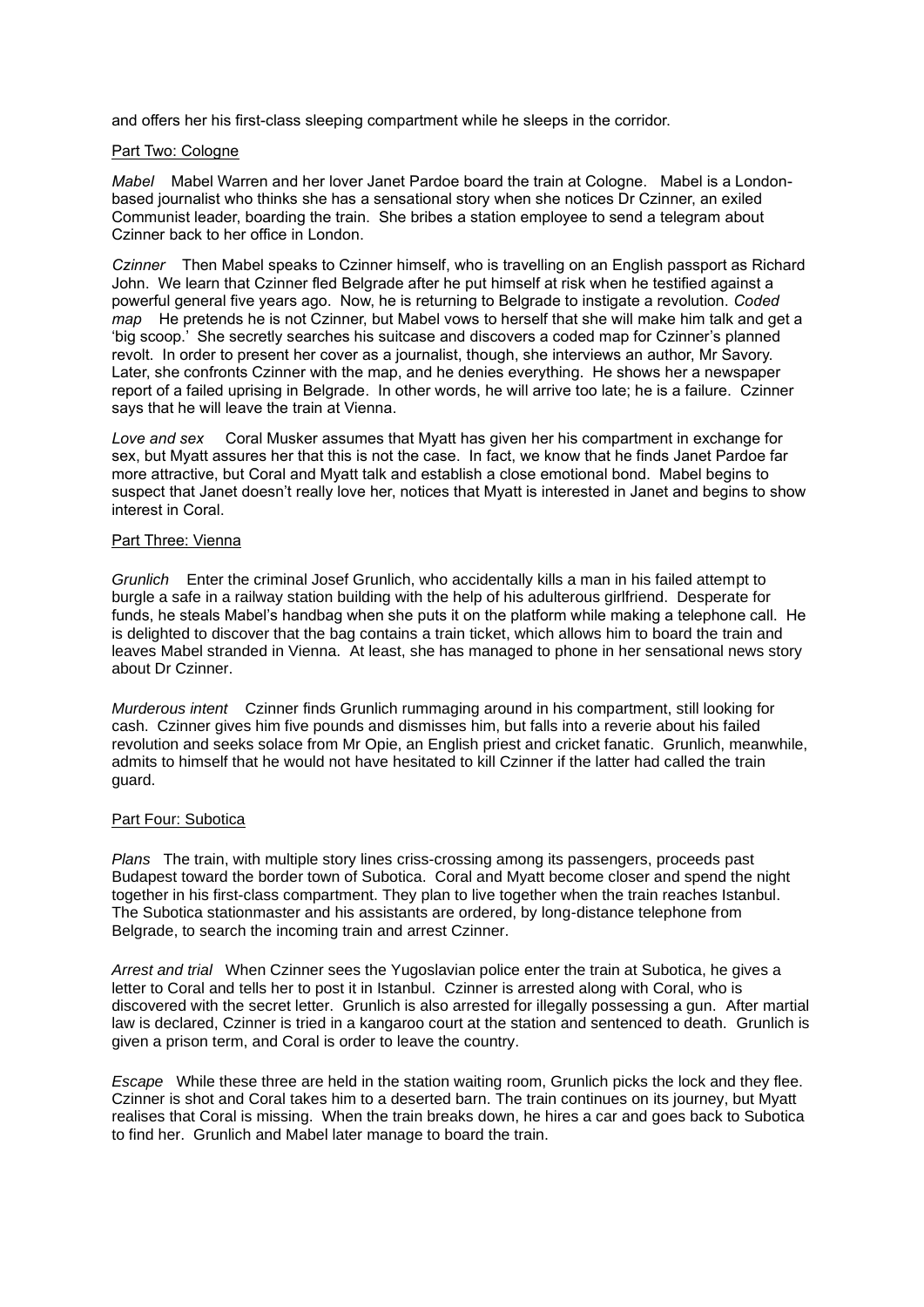*Rescue* Coral hears a car and thinks it might be Myatt but she will not leave the dying Czinner. Soldiers finally find Coral and Czinner in the barn, where Czinner has died. They are about to rearrest Coral when Mabel arrives in a car and rescues her. Coral is put back on the train, and Mabel decides to take her as her companion/lover in place of Janet. Coral becomes ill and Mabel nurses her.

#### Part Five: Istanbul

Myatt and Janet, whom he now fancies, go to a nightclub where they meet up with the rival trader whose business Myatt wants to acquire. Janet has decided to leave Mabel and stay with Myatt. It turns out that Janet is the niece of the business rival and all things seem rosy. However, the future lives of all the characters, as well as the all-important business deal, are left uncertain.

# **THEMES**

*Loyalty* The primary theme of this complex psychological drama is that of loyalty. What is the basis of fidelity to a lover or a political cause? Is it selflessness or blindness? And, despite its apparent virtue, is loyalty always practical? These questions are dramatised most clearly in the characters of Coral, the girl with the golden heart, and Czinner, the failed revolutionary. Czinner is a vain visionary with a martyr's complex, who returns (or attempts to return) to Belgrade to sacrifice himself for the cause. But at the crucial moment, when he is about to be shot, he thinks 'that he had been damned by his faithfulness to them [his followers] that he had to listen all the time to their false comfort.' Earlier, he had admitted that 'only a party in power could have scruples. Scruples in himself would be a confession that he doubted the overwhelming value of the cause.' In other words, Czinner, the ideologue, believes that his own loyalty to his supporters has been his downfall. He admits that he is an opportunist, not a purist, and that he has betrayed himself. Coral, on the other hand, is loyal to Myatt, her brief lover, even though he seems to have deserted her. When she prays for his return, Czinner, the cynical politician, is impressed by her faith in prayer, but she corrects him by saying, 'I don't believe it does any good, but one has to do something.' While Myatt is shocked at her lack of religious faith, Coral herself is merely 'ashamed.' She accepts that Myatt has deserted her and attempts to cheer herself up by saying 'there's other fish in the sea.' At the same time, though, she is unable to shake off her love for the fickle Myatt, who has run away with another woman. She hates herself for her 'stupid fidelity to Myatt.' At that moment, she realises that she is 'like Dr Czinner: he had been too faithful to people, who could have been better served if he had been cunning.' She looks at him, dying beside her in the shed, and thinks, 'lloyaltyl just doesn't pay.'

If both Czinner and Coral experience the anxiety of infidelity, they demonstrate a rock-solid loyalty toward each other. They are the two losers in the story, drawn together by their sad plight. Czinner, posing as Doctor John, ministers to Coral when she is ill on the train, and Coral takes care of Czinner when he is wounded. Their bond, based on neither politics nor sex, is perhaps the only uplifting strand in this beady-eyed exploration of the human condition. After finishing the novel, we look back at the epigraph from George Santayana: 'Everything in nature is lyrical in its ideal essence; tragic in its fate, and comic in its existence.'

*Anti-Semitism* A good deal of ink has been spilled over the charge that Greene's novel, and indeed Greene himself, is anti-Semitic. This accusation rests largely on the characterisation of Myatt, who has many stereotypical aspects of a Jewish businessman, including facial features. Certainly, there are anti-Semitic comments in the story, mostly from the distasteful journalist Mabel Warren. And Myatt himself is acutely aware of such sentiments both on the train and in wider society. When he offers Coral a sleeping compartment, Greene writes: 'Parsimony was the traditional reproach against his race, and he would show one Christian [Coral] how undeserved it was.' Coral is then attracted to Myatt's gentlemanly behaviour, which has no *quid pro quo*, and declares to Mabel that she will tell Myatt that she 'has always liked Jews.' Myatt does desert her in the end, and he is obsessed with his business deal in Istanbul, but those flaws are not especially 'Semitic.' It is certainly striking that the only hero of the story, Coral, is strongly in favour of Myatt and that the anti-Semitic comments are spoken by characters whom Greene has painted in very unsympathetic terms. The prominence of Myatt's Jewish identity, both to himself and to others, cannot be evidence of anti-Semitism but simply a reflection of the times: we must remember that the novel was written in 1932.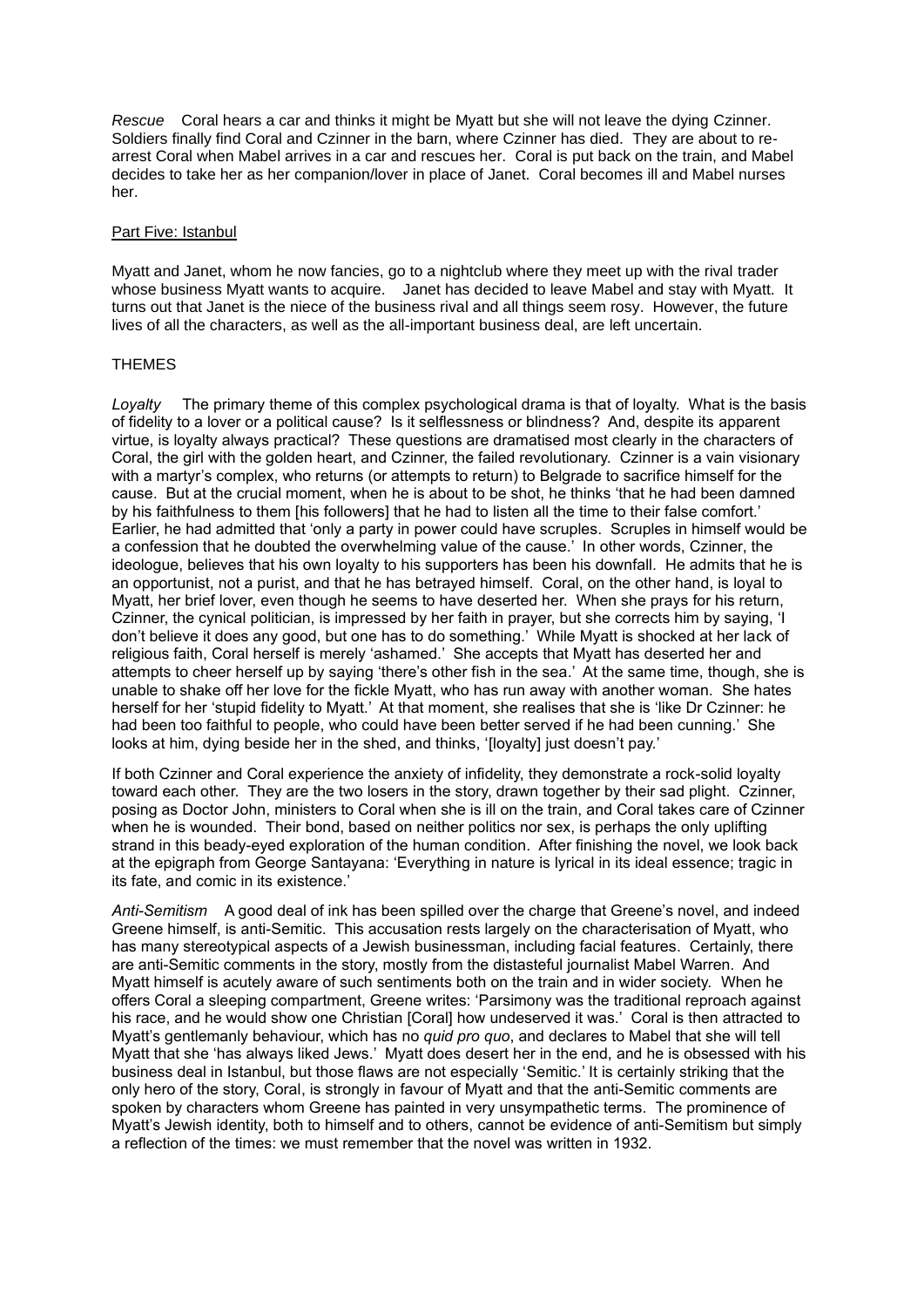#### CHARACTER ANALYSIS

*Carleton Myatt* Myatt is a Jewish businessman, who has a kind heart but never loses sight of the bottom line. He acts with honour toward most characters, but he is also shrewd and ambitious. His characterisation has generated a debate among modern critics about the extent of Greene's anti-Semitism.

*Pecuniary* Throughout the novel, Myatt is concerned with the financial situation of his business, buying and selling currants. He is on the train to Istanbul to meet a rival businessman and an agent in order to negotiate a merger, but he is beset by anxieties about the deal. Of all these moments, I would select the very last scene of the novel as the most illustrative of this particular character trait. After all the drama—arrests, shootings and escape—Myatt has finally reached Istanbul, where he has charmed Janet Pardoe. She accompanies him to a nightclub to be entertained by dancing and fine dining. They sit down and watch the scantily clad girls cavort around; under the table, their legs touch and he tells her an erotically charged story. His memories of Coral have disappeared like the smoke of the long-forgotten train journey. Their hands touch on the table and do not separate. Myatt asks Janet to leave Mabel and stay with him. She nods in agreement and he squeezes her hand. Then, just at that romantic moment, he sees his rival's agent (Mr Stein) crossing the floor toward their table. 'He wondered if Mr Stein had the contract in his pocket.' Those are the final words of the story. Nothing, not even the prospect of an amorous adventure with young Janet, will deflect Myatt from his pecuniary obsession.

*Kind* Underneath his mercenary streak, Carleton Myatt is a kind person. I have already alluded to his sympathetic reaction to Coral's condition by offering her a sleeping compartment, but another, equally telling, example occurs somewhat before that moment. Myatt has settled into the restaurant car and is deep in thought about the impending negotiations of a business merger in Istanbul. Opposite him is another man, who calls himself Dr John but is really Czinner, the political exile. Czinner has fallen asleep while waiting for his meal. Myatt looks at the stranger and realises that he is completely exhausted. When the man wakes up, Myatt observes him closely: 'Something in the sudden change from sleep to a more accustomed anxiety, something in the well-meaning clothes betrayed by the shabby mackintosh, touched Myatt to pity.' Myatt asks him if he has found a compartment, and the man says he has. But Myatt persists in offering help. 'I thought perhaps you were finding it hard to rest,' he says. 'I have some aspirin in my bag,' Myatt says, 'Can I lend you a few tablets?' When the stranger snaps at him, saying, 'I have everything I need,' Myatt apologises 'with the humility of a bowed head' and says he is 'sorry to have troubled the man.' This seemingly insignificant moment, which plays no part in the plot, reveals Myatt's underlying kindness.

*Coral Musker* Coral Musker is the poor suffering heroine of the story. A penniless showgirl, she is on her way to Istanbul to get work in a nightclub. Young and vulnerable, she is impressed by acts of kindness, although she also shows strength when other characters are mistreated.

*Empathetic* Coral, like Czinner, has an innate tenderness toward people who, like her, are poor or in need of help. This quality is vividly displayed in an early scene on the train. Coral herself has fainted from lack of sleep and nutrition and is being tended to by Dr John (really Dr Czinner). He looks at her with tenderness, and when she regains consciousness, a reversal takes place. 'She thought that it was she who was bending over a stranger with a long shabby moustache. She felt pity for the experience which had caused his great anxiety, and her solicitude went out to the friendliness she imagined in his eyes. She put her hands down to his face. He's ill, she thought…Never has a man needed help more.' In this extraordinary, and near hallucinatory, scene, Coral has the depth of empathy to transfer her own illness to that of the doctor who is ministering to her. Her insight is a revelation, for we later learn that Dr John/Czinner is indeed suffering and in need of assistance.

*Defiant* Tender-hearted though she is, Coral can also be strong-minded and outspoken. A good example of her defiance occurs in a conversation with Mabel Warren, the journalist. Mabel finds Coral 'pretty' and is already considering putting her in place of her lover/companion (Janet). In order to wean her away from Myatt, Mabel warns Coral: 'Jews are not to be trusted.' Coral is surprised and worried that Myatt might have thought she was keeping her distance because of his Jewishness. 'Do you think he thought that?' she asks. Mabel tells her not to worry, that 'Jews are used to that.' Now, Coral becomes angry and says firmly, 'Then I'll tell him that I like him, that I've always liked Jews.' Whether or not these are Coral's true feelings is not the point. What matters is that she does not like to hear unkind comments and is not afraid to speak up against them. Her sympathy for the underdog is perhaps a reflex of her own low status (as a penniless chorus girl), but her defiance is a reflection of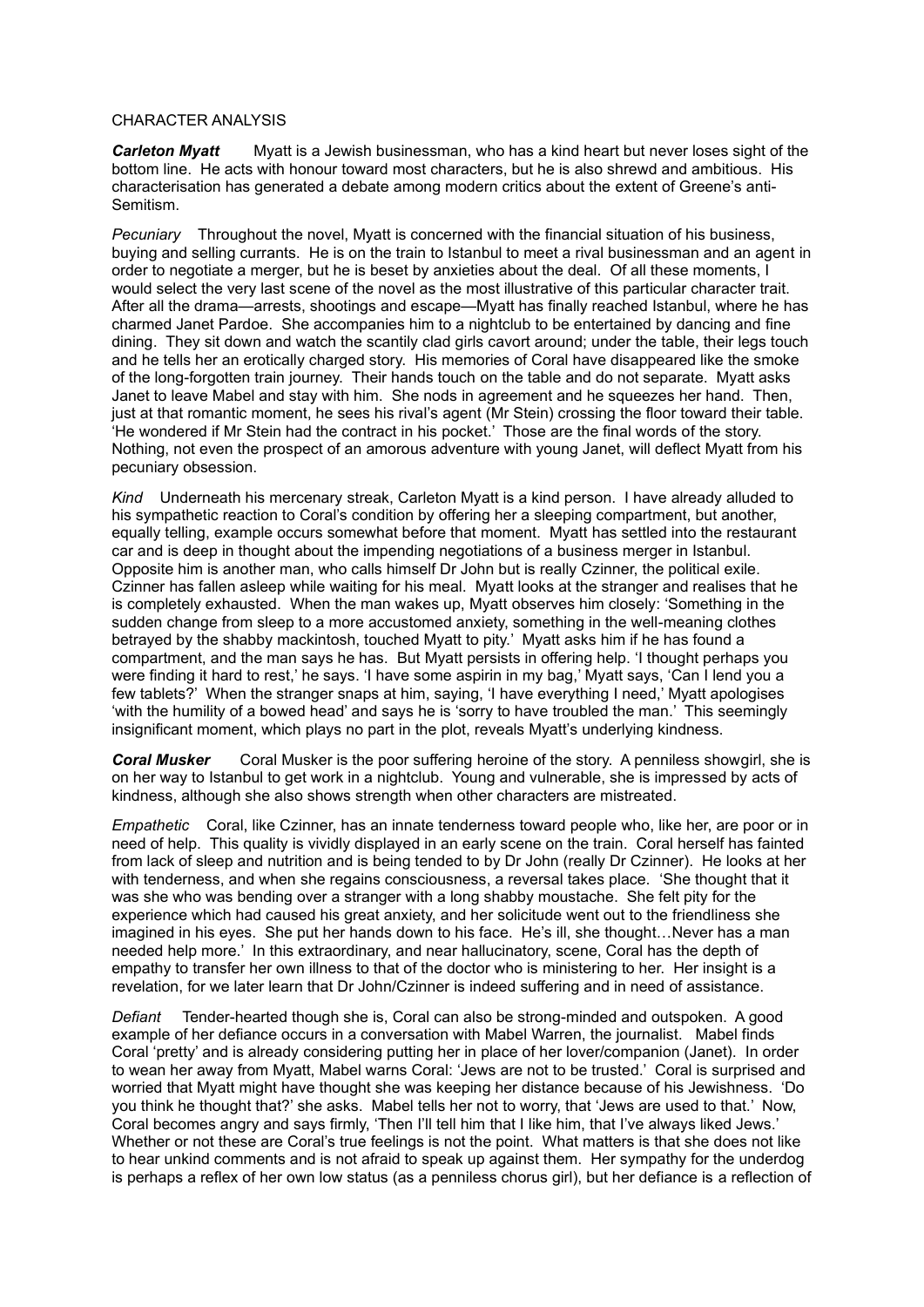an underlying strength of character.

*Vulnerable* Coral's vulnerability is illustrated in a key scene with Myatt. The day after he has given her his sleeping compartment, Coral is confused about how to respond. She knocks on the door of his new compartment and explains that she feels badly about not thanking him for his generosity. She expects that he wants sex, but she is a virgin and doesn't know what she should do when he doesn't seem to expect any sexual favours. 'How do I repay him,' she asks herself, 'if he doesn't press for payment?' She agonises over what to do—to kiss him, undress or get drunk. He then says that she owes him nothing, though he did have a romantic dream about her. She is touched that he desires her and agrees to visit him that night. All through this scene, Coral feels confused and helpless. Being vulnerable, she does not know how to receive genuine gratitude.

*Dr Czinner* Dr Czinner is a political radical, who is returning to his country to lead a revolution. As a doctor, he shows compassion and skill, while as a revolutionary, he suffers from a self-absorbed martyr complex and pride. He is, however, an intelligent and thoughtful person.

*Lost* Dr Czinner is an exile, separated from his homeland and cut off from the political cause that gave his life meaning. In a poignant moment of remembrance, he appears like a dead man walking in his own story. He has just learned that the revolution, which he was hoping to spark by his return, has failed. He feels he is a 'ghost, seeking to return to sentient life after five years of burial [in exile]. He remembers how he had been loved enough for a hired murderer to fire a pistol at his head. 'When he heard the bullet shatter the mirror behind him, he knew how dearly the poor loved him.' Now, when there was no longer a revolution to fight for, he is lost. What can he do now? Return to Belgrade, get arrested and shot in oblivion? Profoundly confused, Czinner reaches for a newspaper and accidentally knocks a glass off a table. The glass shatters on the floor, but Czinner is paralysed with indecision. Should I pick up the paper or the fragments of glass? he wonders. The resolute political revolutionary is so shattered himself that he cannot make the simplest of decisions.

*Martyr* The confused Czinner does manage to pull himself together and find a purpose: he will sacrifice himself for the cause. Only a few pages after the scene just described above, he realises that he cannot return to England (where he had assumed the identity of a teacher). 'However,' he says to himself, 'if I give myself up and stand my trial with them [in Belgrade], the world will listen to my defence as it would never listen to me, safe in England.' In that moment, he feels that 'his ghostly years were over. I am alive again, he thought, because I am conscious of death.' He knows full well that the authorities will not let him escape a second time. They will surely kill hm. 'I am afraid, he told himself with triumph, I am afraid.' Earlier in the novel, we have been given hints of Czinner's martyrdom complex, especially when he envisions himself on a cross persecuted by his enemies. But now, in this later scene, we have the full declaration of his intention to die for the good of the cause.

*Reflective* Czinner is a victim of his own self-awareness. He is a perceptive and reflective person, who cannot escape judging himself, perhaps a little too harshly. A typical moment of such selfreflection occurs when he finds the petty thief Grunlich rummaging through his suitcase. Instead of chastising him, though, he merely dismisses him by giving him five pounds because Grunlich says he is a 'socialist.' Czinner is not bothered by his gesture, but he is upset by his realisation 'that a movement was not condemned by the dishonesty of its officers. He himself was not without dishonesty, and the truth of his belief was not altered because he was guilty of vanity, of several meannesses: once he had got a girl with child. Even his motives of travelling first-class were not unmixed. It was easier to evade the frontier police, but it was also more comfortable, more fitted to his vanity as a leader.' Czinner is an atheist, but at that moment of self-doubt he finds himself praying to a non-existent god. 'Please forgive me,' he says. But he has no expectation of forgiveness, even from himself.